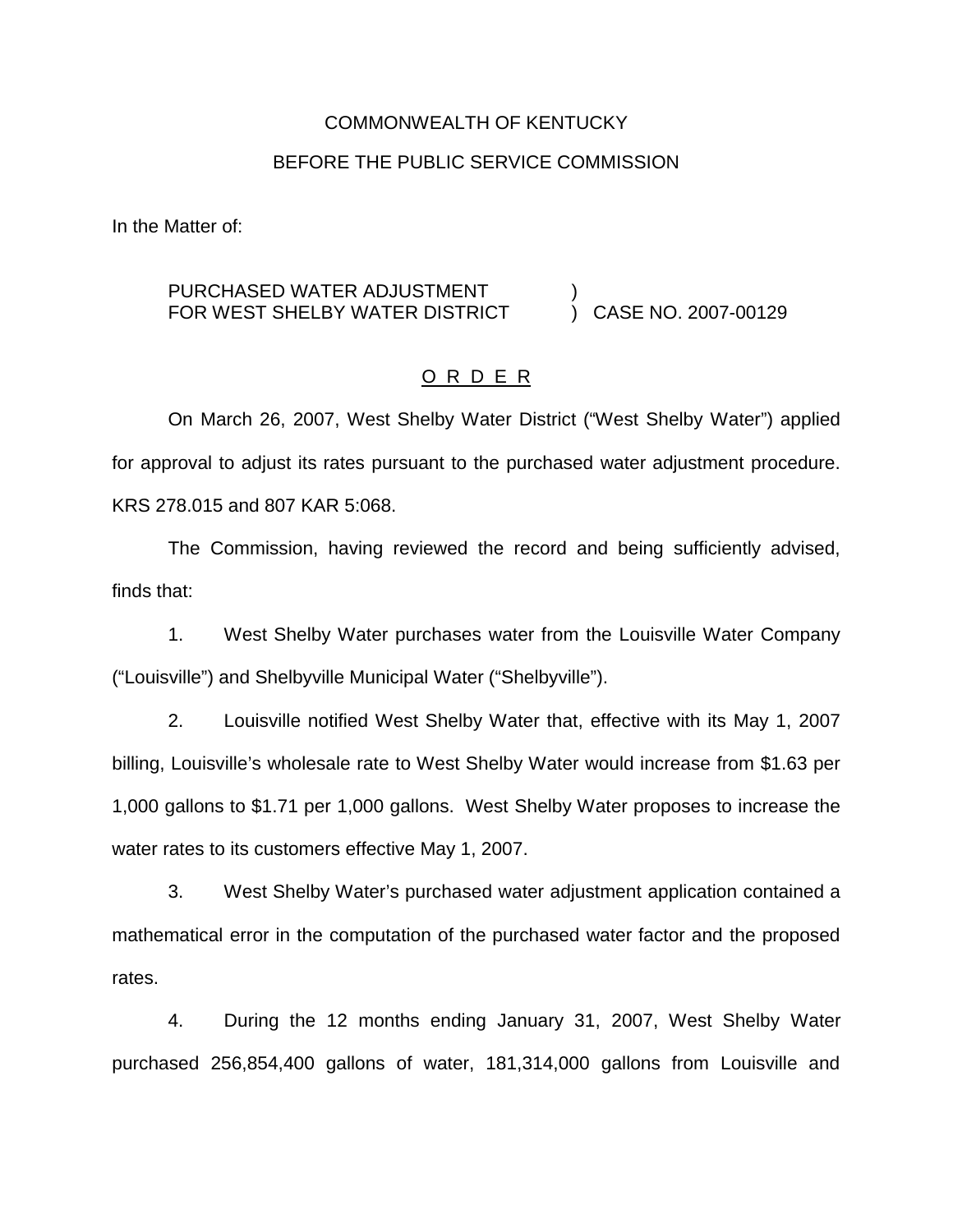75,540,000 gallons from Shelbyville, and sold 230,803,000 gallons. The increase in the cost of purchased water is \$14,698.92, resulting in a purchased water adjustment of \$0.06 per 1,000 gallons.

5. The purchased water adjustment of \$0.06 per 1,000 gallons is fair, just, and reasonable and should be approved.

IT IS THEREFORE ORDERED that:

1. West Shelby Water's proposed rates are denied.

2. The purchased water adjustment of \$0.06 per 1,000 gallons and the rates in Appendix A, attached hereto and incorporated herein, are fair, just, and reasonable and are approved for services rendered on and after May 1, 2007.

3. Within 20 days of the date of this Order, West Shelby Water shall file with the Commission revised tariff sheets showing the rates approved herein.

Done at Frankfort, Kentucky, this 11<sup>th</sup> day of April, 2007.

By the Commission

ATTEST:

**Executive Director** 

Case No. 2007-00129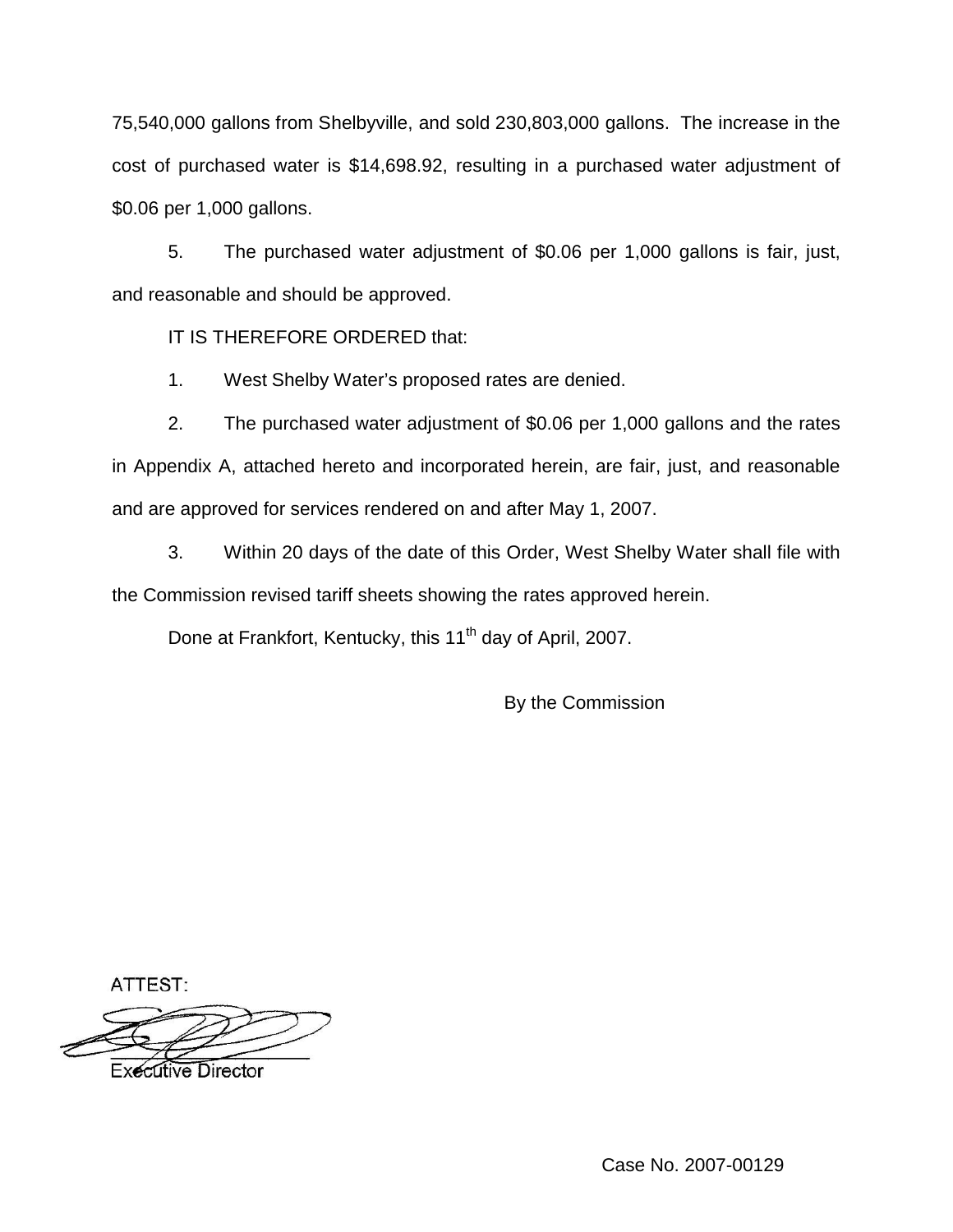### APPENDIX A

## APPENDIX TO AN ORDER OF THE KENTUCKY PUBLIC SERVICE COMMISSION IN CASE NO. 2007-000129 DATED April 11, 2007

The following rates and charges are prescribed for the customers in the area served by West Shelby Water District. All other rates and charges not specifically mentioned herein shall remain the same as those in effect under authority of the Commission prior to the effective date of this Order.

#### **Monthly Water Rates**

| 5/8 Inch Meter   |         |         |         |                      |  |  |
|------------------|---------|---------|---------|----------------------|--|--|
| First            | 2,500   | gallons | \$13.68 | Minimum bill         |  |  |
| <b>Next</b>      | 7,500   | gallons | 4.84    | per 1,000 gallons    |  |  |
| <b>Next</b>      | 20,000  | gallons | 4.21    | per 1,000 gallons    |  |  |
| <b>Next</b>      | 200,000 | gallons | 3.71    | per 1,000 gallons    |  |  |
| All Over         | 230,000 | gallons | 3.35    | per 1,000 gallons    |  |  |
| 3/4 Inch Meter   |         |         |         |                      |  |  |
| First            | 3,500   | gallons | \$18.51 | Minimum bill         |  |  |
| <b>Next</b>      | 6,500   | gallons | 4.84    | per 1,000 gallons    |  |  |
| <b>Next</b>      | 20,000  | gallons | 4.21    | per 1,000 gallons    |  |  |
| <b>Next</b>      | 200,000 | gallons | 3.71    | per 1,000 gallons    |  |  |
| All Over         | 230,000 | gallons | 3.35    | per 1,000 gallons    |  |  |
| 1 Inch Meter     |         |         |         |                      |  |  |
| First            | 5,000   | gallons | \$25.76 | Minimum bill         |  |  |
| <b>Next</b>      | 5,000   | gallons | 4.84    | per 1,000 gallons    |  |  |
| <b>Next</b>      | 20,000  | gallons | 4.21    | per 1,000 gallons    |  |  |
| <b>Next</b>      | 200,000 | gallons | 3.71    | per 1,000 gallons    |  |  |
| All Over         | 230,000 | gallons | 3.35    | per 1,000 gallons    |  |  |
| 1 1/2 Inch Meter |         |         |         |                      |  |  |
| First            | 10,000  | gallons | \$49.95 | Minimum bill         |  |  |
| <b>Next</b>      | 20,000  | gallons | 4.21    | per 1,000 gallons    |  |  |
| <b>Next</b>      | 200,000 | gallons | 3.71    | per 1,000 gallons    |  |  |
| All Over         | 230,000 | gallons | 3.35    | per 1,000 gallons    |  |  |
| 2 Inch Meter     |         |         |         |                      |  |  |
| First            | 16,000  | gallons | \$75.20 | Minimum bill         |  |  |
| <b>Next</b>      | 14,000  | gallons | 4.21    | per 1,000 gallons    |  |  |
| <b>Next</b>      | 200,000 | gallons | 3.71    | per 1,000 gallonsAll |  |  |
| Over             | 230,000 | gallons | 3.35    | per 1,000 gallons    |  |  |